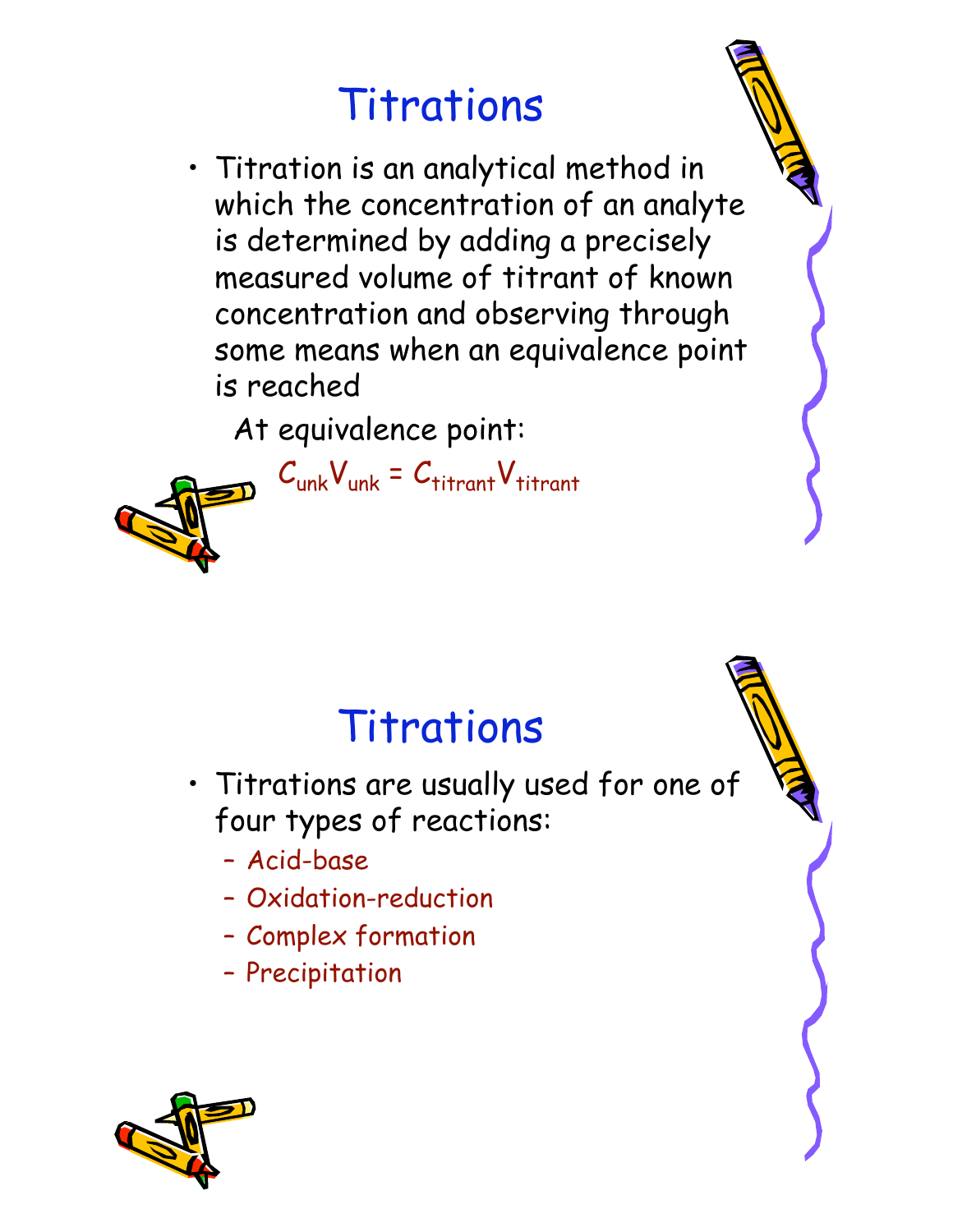- Equivalence point vs End point
- The equivalence point is that point in the titration when stoichiometric amounts of titrant and analyte have been added
- The end point is reached when we can observe a change in the solution
- The end point will be reached beyond  $\pi$  the equivalence point

## Titrations

Blank titration

- In a blank titration, analyte is not used
- The amount of titrant needed to reach the end point is measured
- This amount indicates the volume of titrant necessary to observe the physical change at the end point

• This volume is subtracted from the  $\supset$  volume of titrant used in

determination of the unknown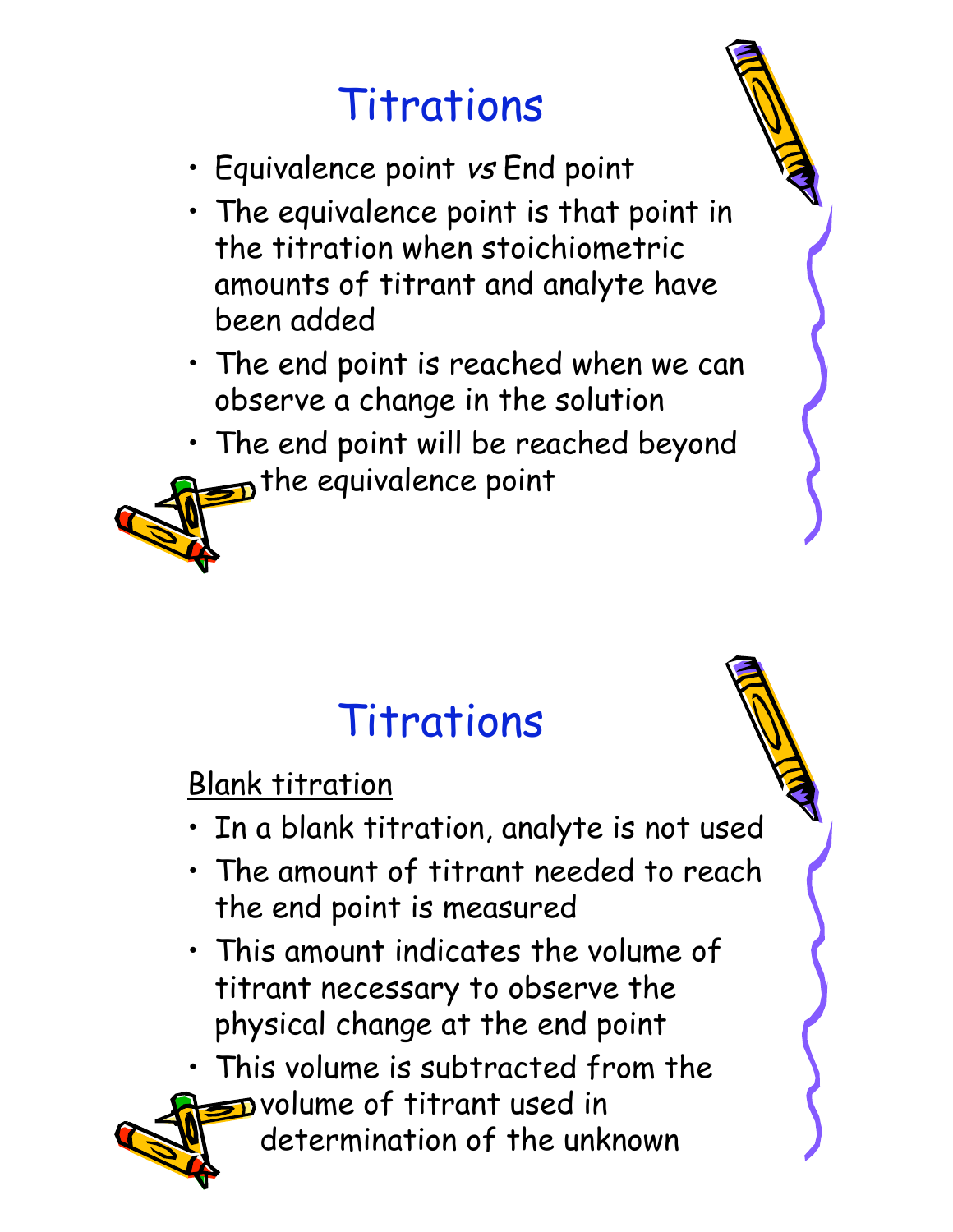- You are probably most familiar with titrations performed using a colored indicator to identify the end point
	- An indicator is a compound, HIn, whose color depends on the pH of its environment

 $HIn \leftrightarrow H^* + In^-$ 

color1 color2

– Under acid conditions, the form is HIn;  $\mathbf y$ nder basic conditions it is In-

### Titrations

• The pH at which the indicator changes color depends on its  $pK_a$ 

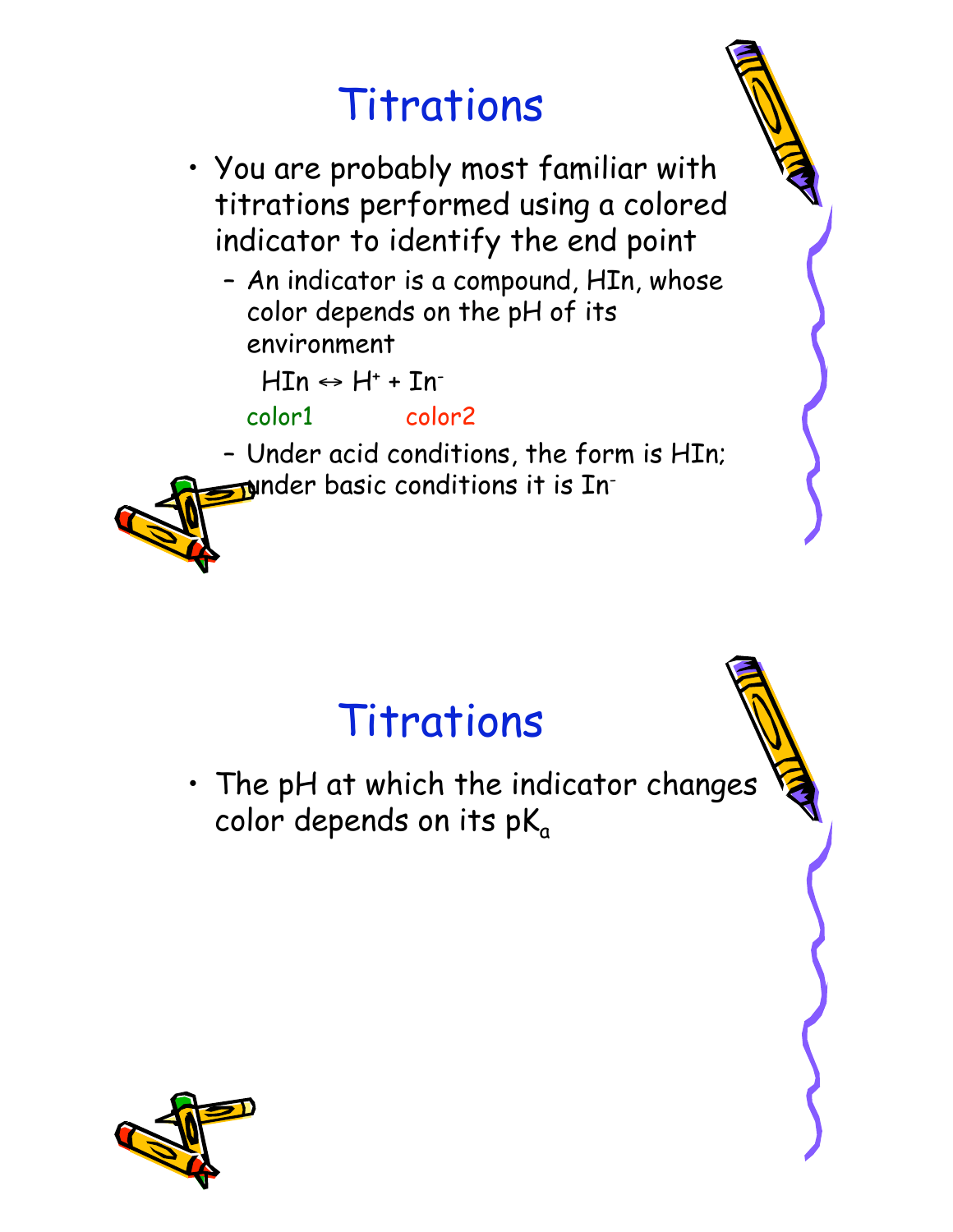• There are other methods to determine the end point of a titration: Spectrophotometric detection Precipitation reactions Potentiometric detection



# Titrations

Spectrophotometric detection

- Beer's Law:
	- $A = \varepsilon b[X]$ 
		- A = absorbance (signal)
		- $\varepsilon$  = molar absorptivity
		- b = absorption path length
		- [X] = molar concentration



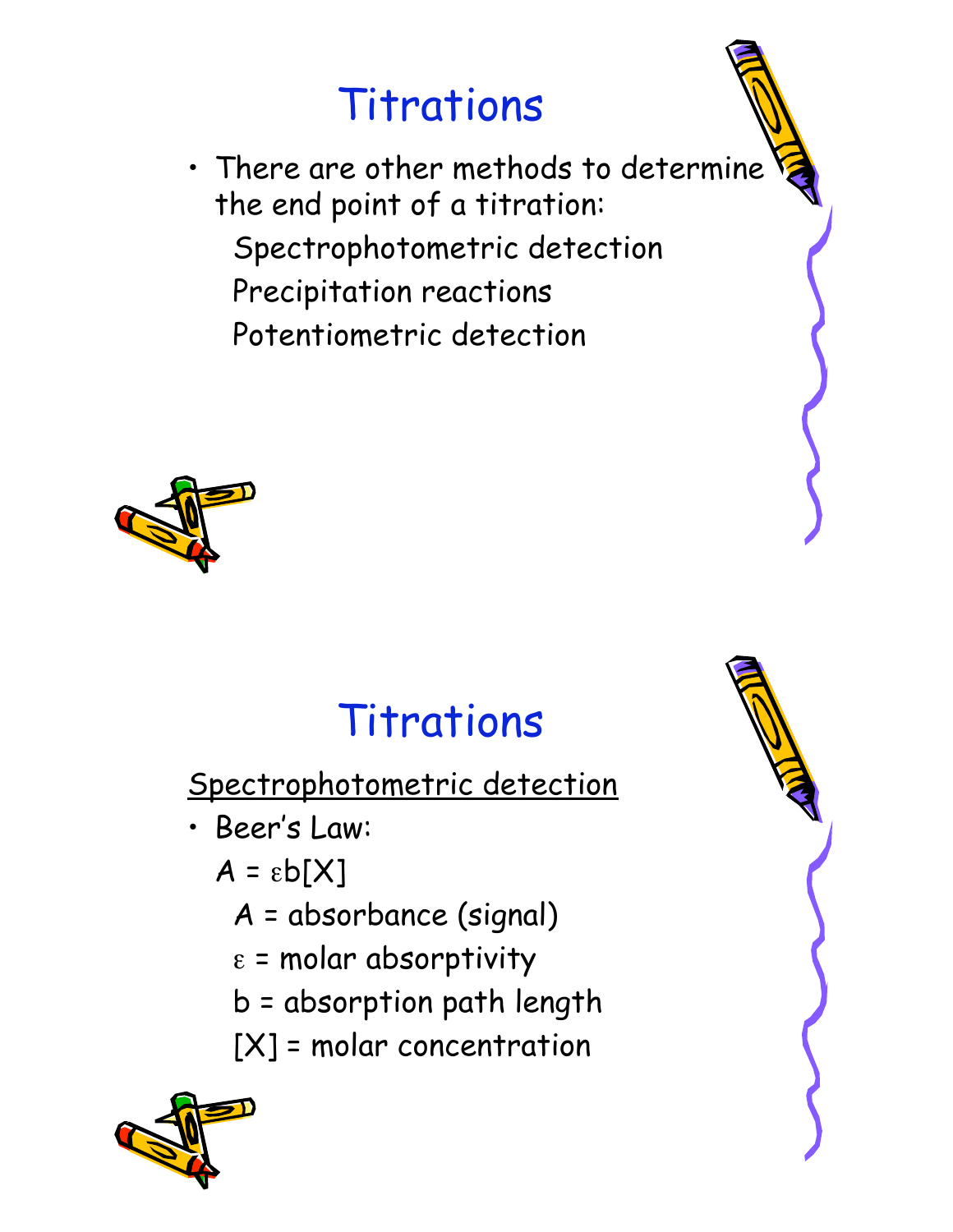Spectrophotometric detection

- If the analyte absorbs in the UV/vis spectral region, a spectrometer can be used to observe the progress of the titration
	- Measure absorbance vs titrant added
	- Correct absorbance measurements for change in volume
	- Plot corrected absorbance vs titrant **Pr**dded

#### Titrations

Spectrophotometric detection Corrected absorbance—adjusts for dilution of solution

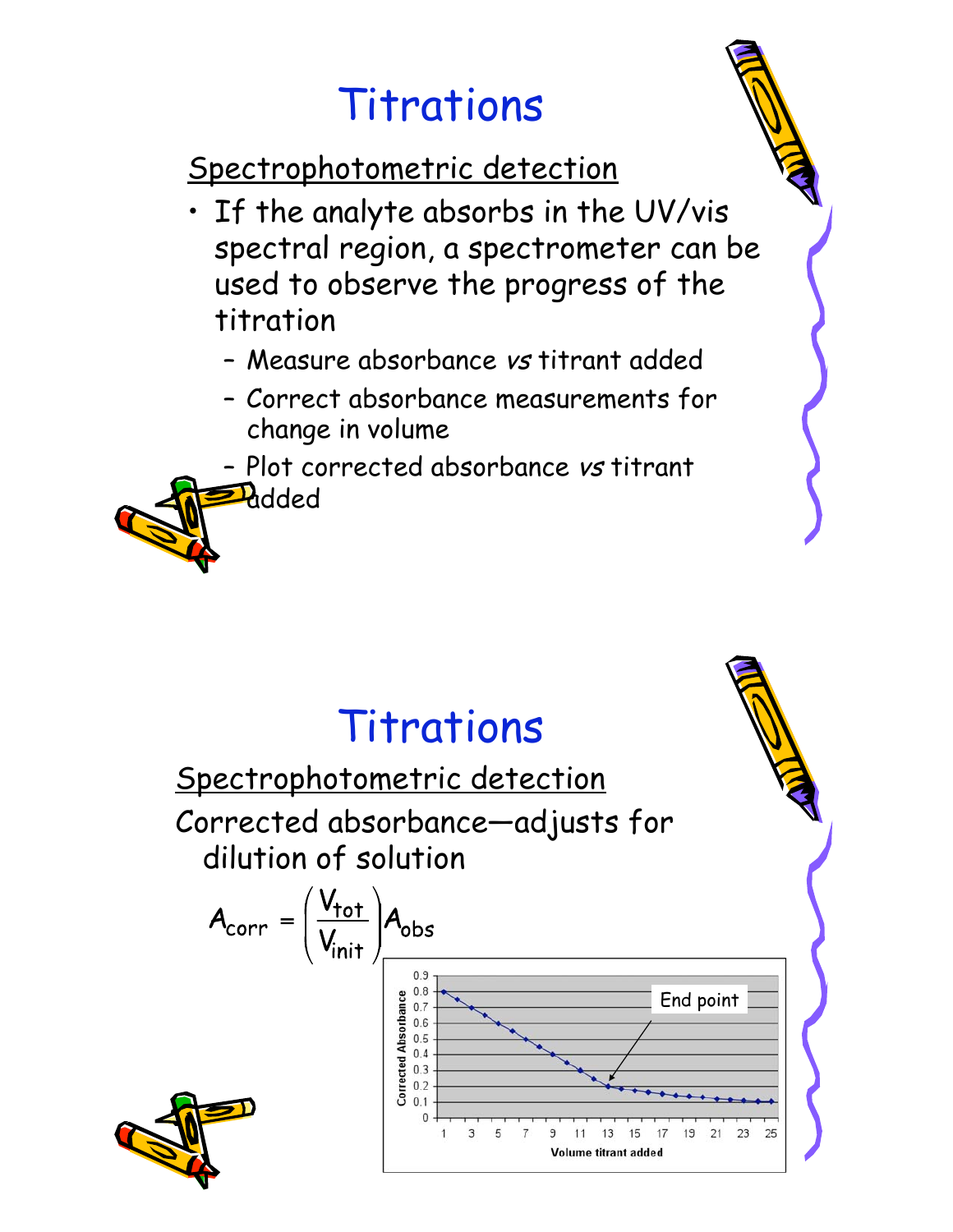Precipitation titration

 $\cdot$  If the K<sub>sp</sub> of a compound is small, we can use precipitation as a means to determine the analyte concentration

For example:

$$
Ag^{\scriptscriptstyle +}(aq)+I^{\scriptscriptstyle -}(aq)\leftrightarrow AgI(s)
$$

$$
K_{sp} = 8.3 \times 10^{-17}
$$

Add Ag<sup>+</sup> to determine [I<sup>-</sup>]



### Titrations

Precipitation titration

We can add  $Ag^*$  to determine  $[I^-]$  because the  $\mathsf{K}_{\mathsf{sp}}$  is small, as long as  $\mathtt{I}^\text{-}$  is present in solution, any added Aq<sup>+</sup> will precipitate as AgI

When [Ag+] increases, we have reached the end point of the titration

Monitor Ag+ using potentiometric method

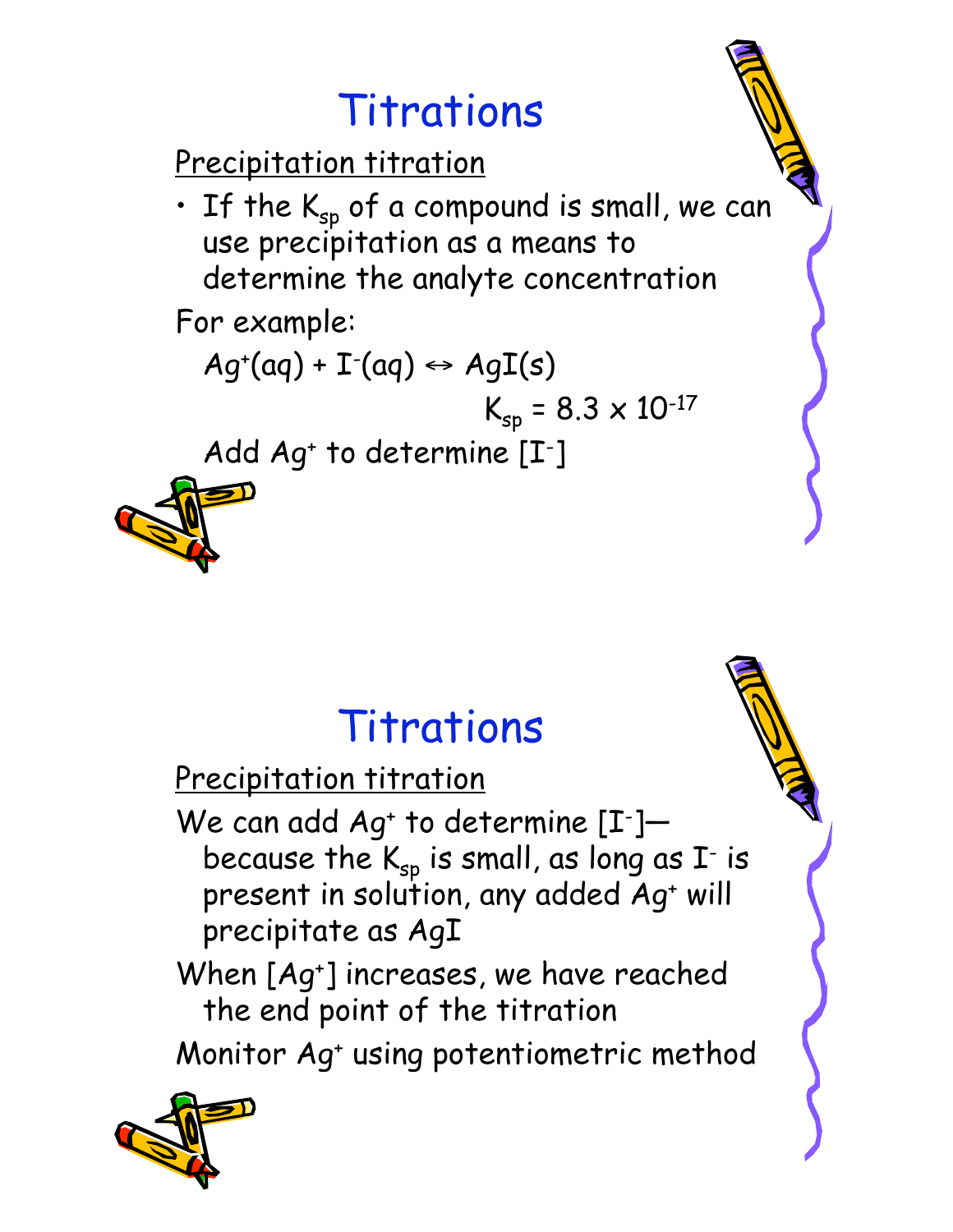

#### Titrations

Precipitation Titrations At equivalence point:  $[Ag^{\dagger}][I^{\dagger}] = K_{sp} = 8.3 \times 10^{-17}$  $[L^{-}] = [Ag^{+}] = (8.3 \times 10^{-17})^{1/2}$  $= 9.1 \times 10^{-9}$  M  $pAg = 8.04$